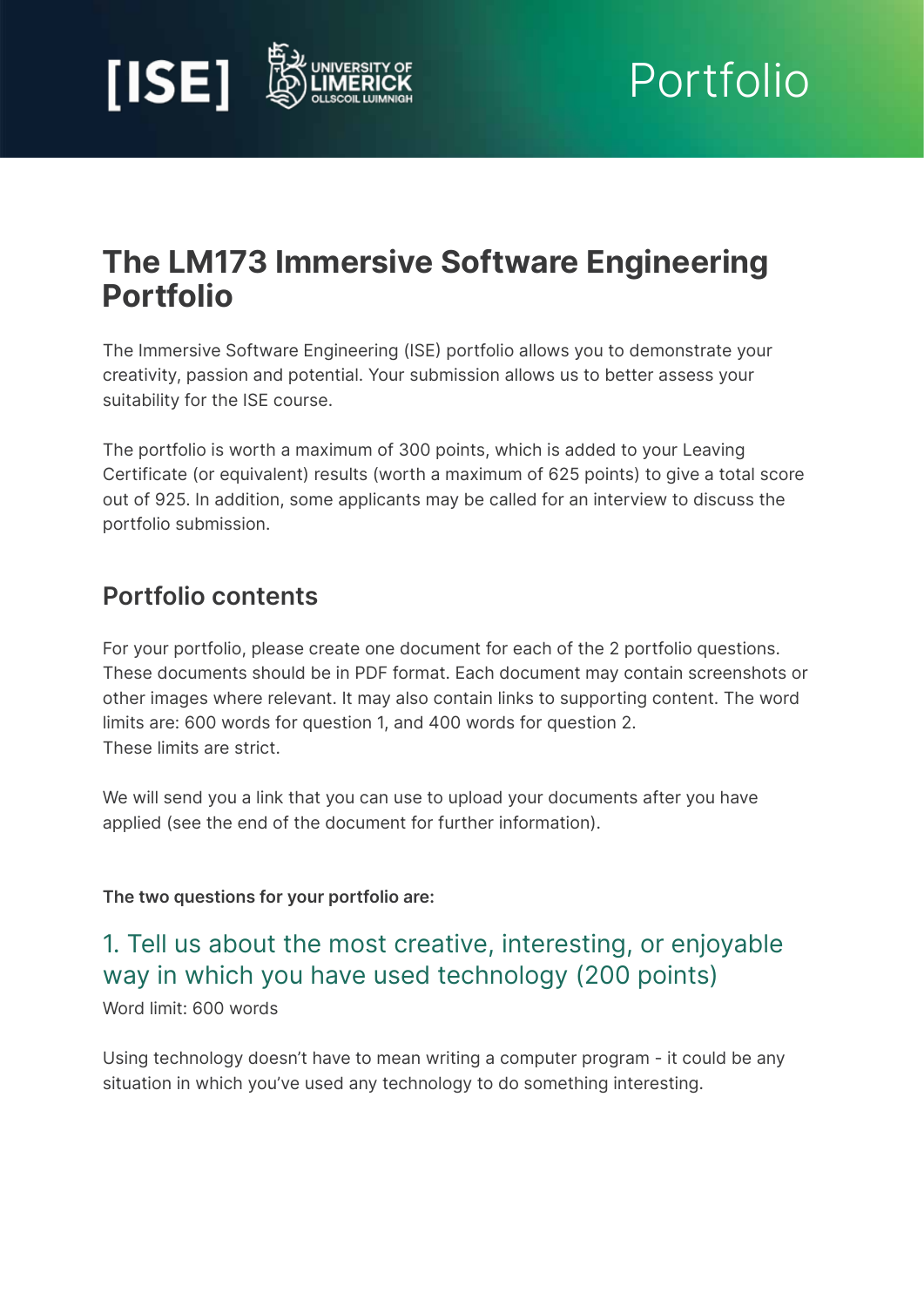

You might choose to write about:

- A computer program that you wrote
- A piece of art or music that you produced using computer programs
- A smartphone app that you wrote
- A smarthome system that you installed and customized
- An electronics project that you created
- A data analysis that you performed using a spreadsheet
- A website, online shop, or online forum that you built
- Or something else entirely!

You might have done this in any number of situations:

- Work experience
- At home, for fun
- At a club
- With friends, for fun
- As part of a competition, such as:
- Programming Olympiad International Olympiad in Informatics (IOI)
- All Ireland Programming Competition (AIPC)
- BT Young Scientist
- International Science and Engineering Fair (ISEF)
- Maths Olympiad
- As part of a program such as F1, teen-turns, Patch, The Big Idea, AWS-IT, and more.
- Or somewhere else entirely!

You might have used this technology for any number of reasons:

- Analyze language from books, poetry, or the news
- Analyze diet or nutrition
- Understand a sports team's performance
- Examine data from a science experiment
- Just for fun
- To build a mod for a computer game
- To help a business or charity
- Design and produce a piece of art or fashion
- Or something else entirely!

Note that all of the above are just ideas, not an exhaustive list. Feel free to use your own idea, even if it's not on the list. A good choice would be a project that fits some of the following criteria (note - it doesn't have to fit all of them):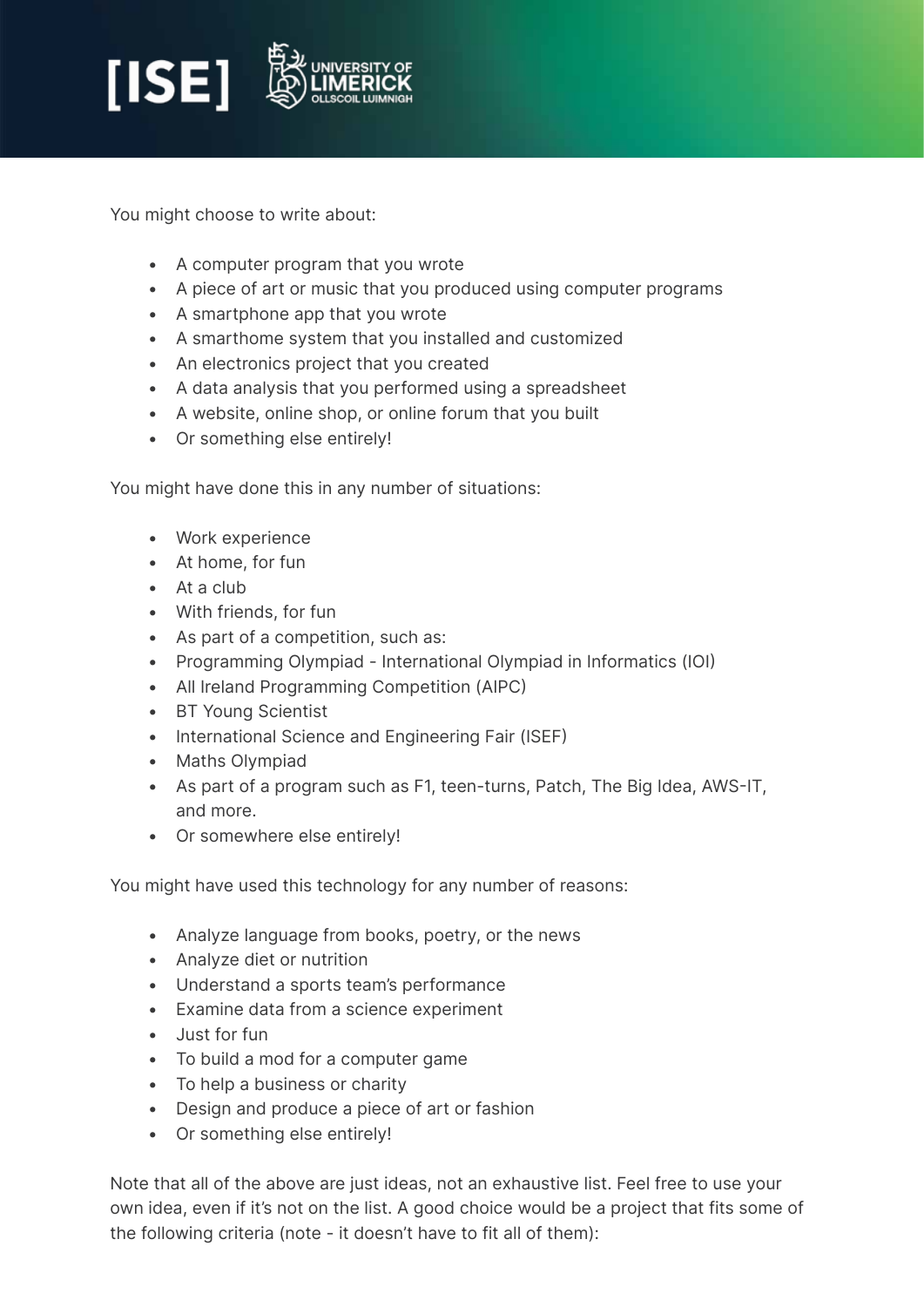

- You encountered problems along the way
- The project was big and complex this isn't because bigger is better, but because this will ensure you have a lot to write about
- The project was unique in some way
- You had several alternative ways of solving the same problem and you had to choose one
- You automated something
- The project was used by other people
- You learned something new

### Questions to answer

We want to know what you did, but we're also very interested in how you did it. Below are some questions that you can use as inspiration for your writing.

Some of the questions will be more relevant to your project than others - feel free to choose a few that are most relevant to your project and to not answer the rest. The overall word limit is 600 words.

#### **Overview**

• What did you do? Please include screenshots, photos, and links to repositories, website urls, or any other illustration of the project (if relevant)

#### Impact

- Why did you do it? Were you solving a problem, or did you just want to learn something new for fun?
- What was the impact of your project? Did anyone use it? How did it help them?
- What aspect of your project are you most proud of?

#### **Challenges**

- Did you get feedback from people who used your work? How did you change your plans based on this?
- What's the biggest challenge that you encountered? Why did it happen?

#### Things you learned

- What did you learn during your project?
- What would you do differently next time?

#### **Notes**

- It's OK to choose a project that you worked on in a small team, but please be clear about which parts you worked on personally
- If you have an idea but aren't sure if it's appropriate then it probably is. If you like then you can email us to check. Feel free to email us a brief description of an idea (email: [ISE@ul.ie\)](mailto:ISE@ul.ie) and we'll let you know if we think it is appropriate.